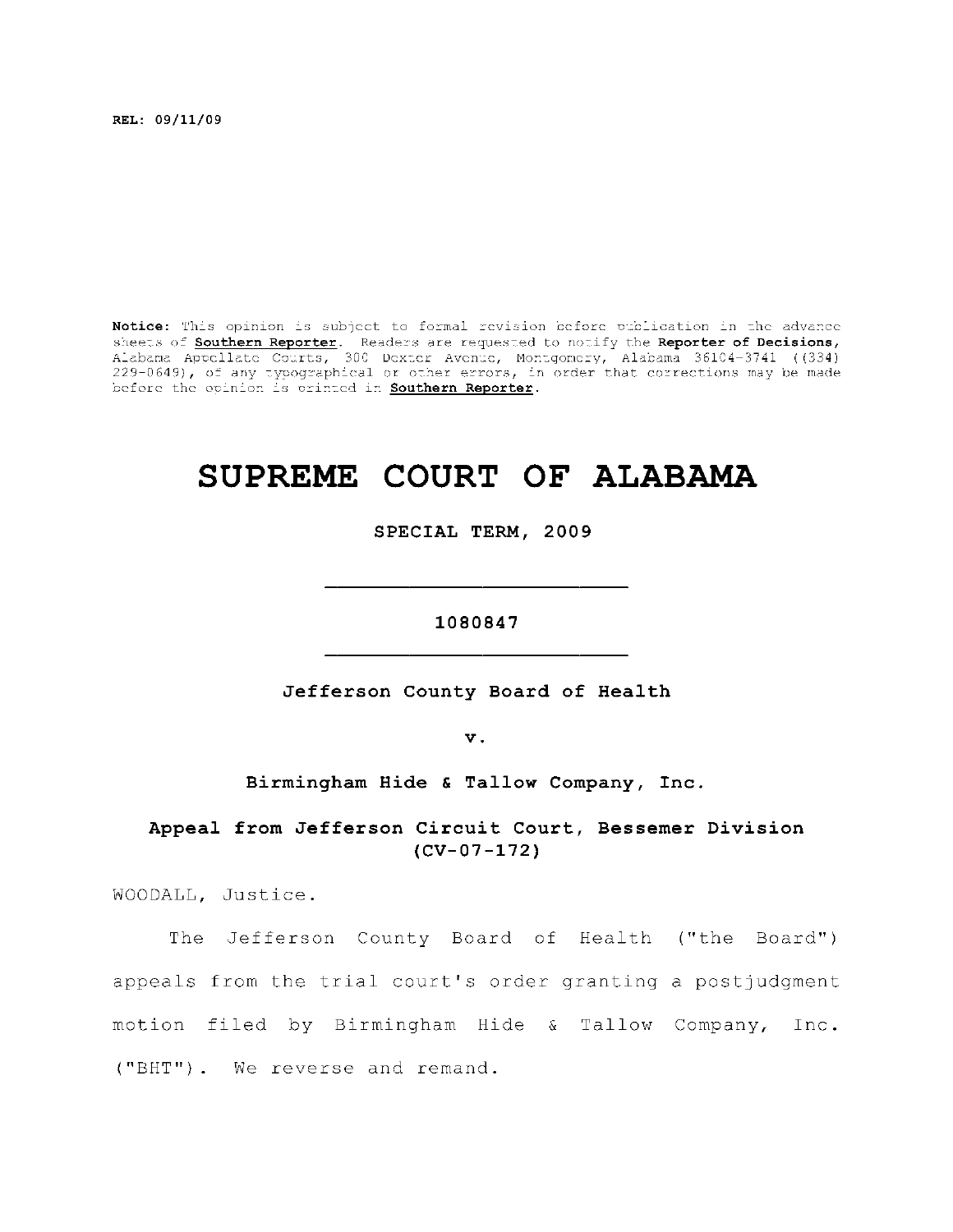This dispute began when the Board received complaints concerning odors emanating from BHT's meat-rendering plant. On February 2, 2007, the Board sued BHT in the Jefferson Circuit Court, Bessemer Division. In its complaint, the Board alleged, among other things, that BHT was violating the rules and regulations of the Board applicable to the operation of BHT's facility. The Board sought injunctive and monetary relief .

Several months later, the Board and BHT, with the assistance of their counsel, drafted and executed a settlement agreement designed to remedy the odor problem and to resolve the lawsuit. The agreement required BHT to install and operate to the Board's satisfaction certain emission-control systems. Further, the settlement agreement provided that, if the systems were not installed and in compliant operation by June 30, 2007, BHT would pay the Board \$500 per day in liquidated damages until the systems were installed and operating satisfactorily.

On July 9, 2007, the trial court entered a final judgment approving and incorporating the settlement agreement. The judgment provided that the court would "retain jurisdiction of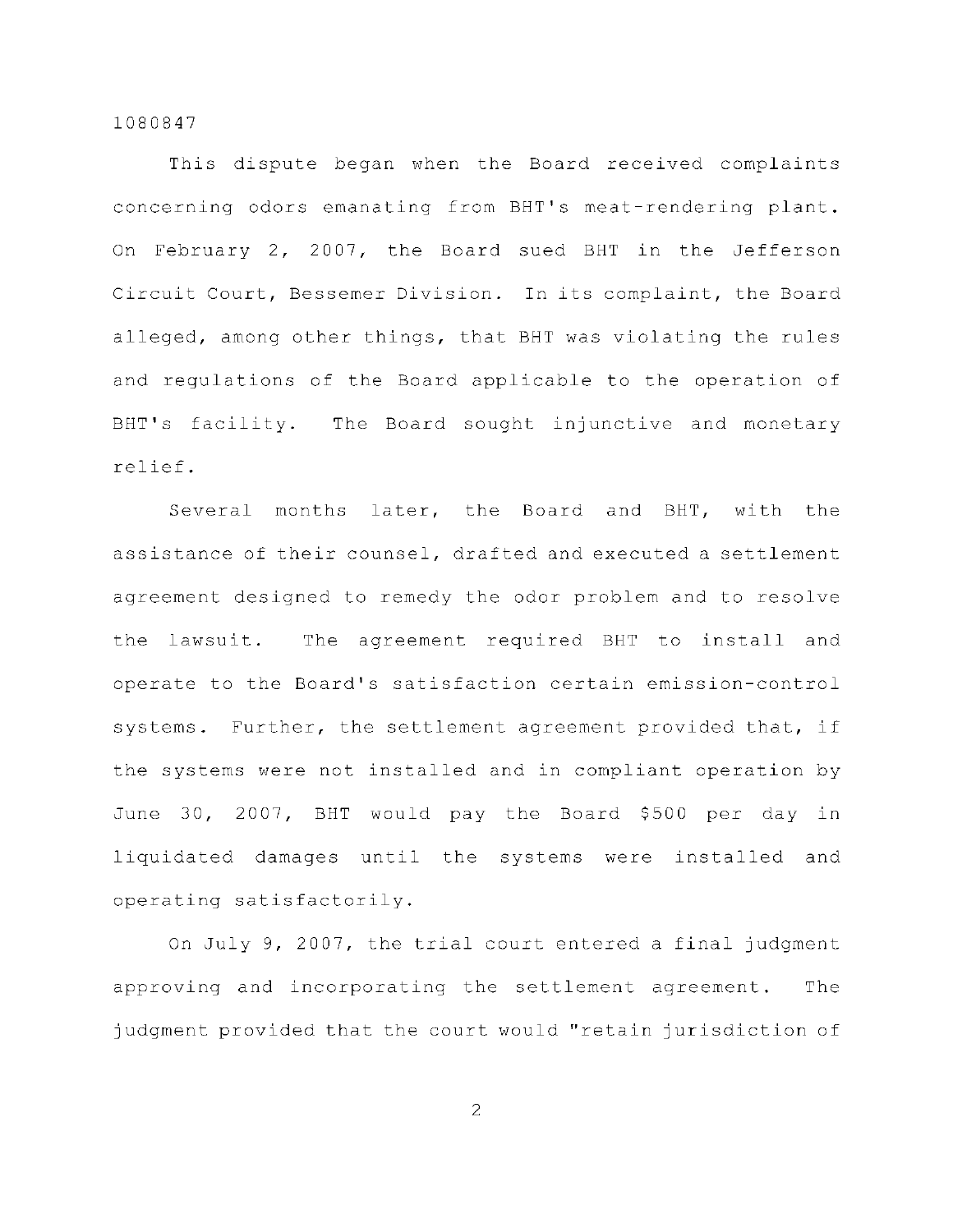the matter for enforcement of the Settlement Agreement." Of course, neither party appealed from this judgment.

BHT did not complete the installation of the emissioncontrol systems by the agreed-upon deadline. Also, it did not pay the liquidated damages required by the judgment. In September 2007, the Board filed a motion to enforce the settlement agreement, seeking to recover liquidated damages. After a hearing, the trial court ordered BHT to pay liquidated damages of \$40,500 for its delay from July 1 through September 19, 2007, and also ordered BHT to pay \$500 for each subsequent day the systems were not operating in compliance with the settlement agreement.

In May 2008, the Board filed a second motion to enforce the settlement agreement, asserting that BHT had not paid the required \$500 per day for the days following September 19, 2007, that it had been noncompliant. On August 8, 2008, more than a year after the settlement agreement had been incorporated into the final judgment, BHT filed a "Motion to Amend or Relief from Settlement Agreement" ("the motion"). The motion asserted the following grounds: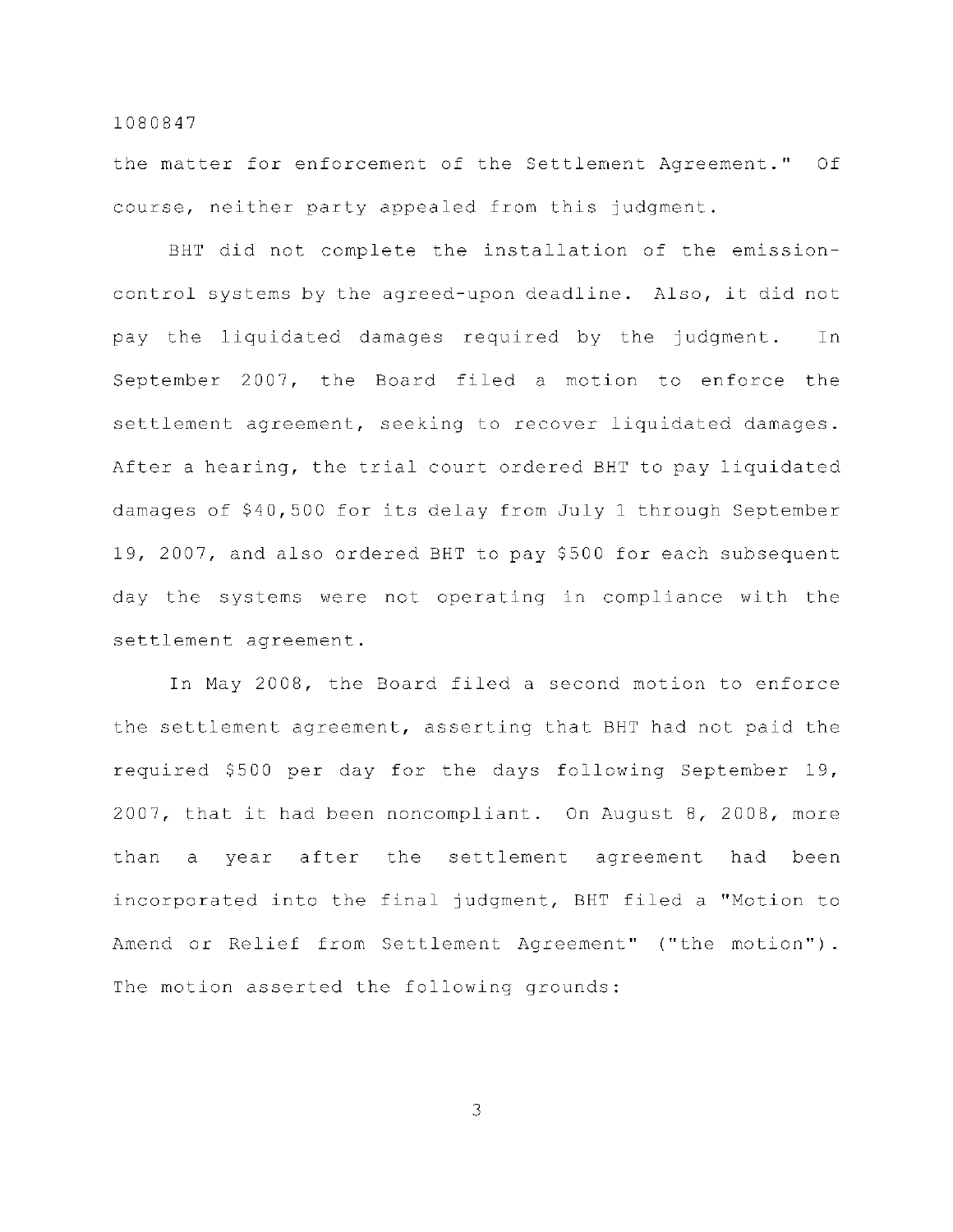- "1. For that the liquidated damage[s] provision of the Settlement Agreement is void as a penalty.
- $"2$ . For that any award for liquidated damages [is] excused due to impossibility.
- "3. Liquidated damages are excused due to unforeseen actions of third party governmental entities which caused the delay .
- $"4.$ For that the necessary approvals mandated by the City of Bessemer, FEMA [Federal Emergency Management Agency] and/or ADEM [Alabama Department of Emergency Management] were conditions precedent to the performance of BHT's obligations and therefore BHT is excused from the payment of any liquidated damages.
- $"5.$ For that the application of the liquidated damage[s] provision violates BHT's right to due process and amounts to governmental taking of its property.
- $"6.$ For that the award of any liquidated damages would be unjust, invalid or unconstitutional in light of the substantial increase of costs to BHT made necessary by unforeseen and unknown delays and/or requirements resulting from or imposed by governmental entities."

In January 2009, the trial court granted the motion. In relevant part, the trial court's order declared that the liquidated-damages clause agreed to by BHT and the Board was, in fact, a penalty and was therefore void. It is from that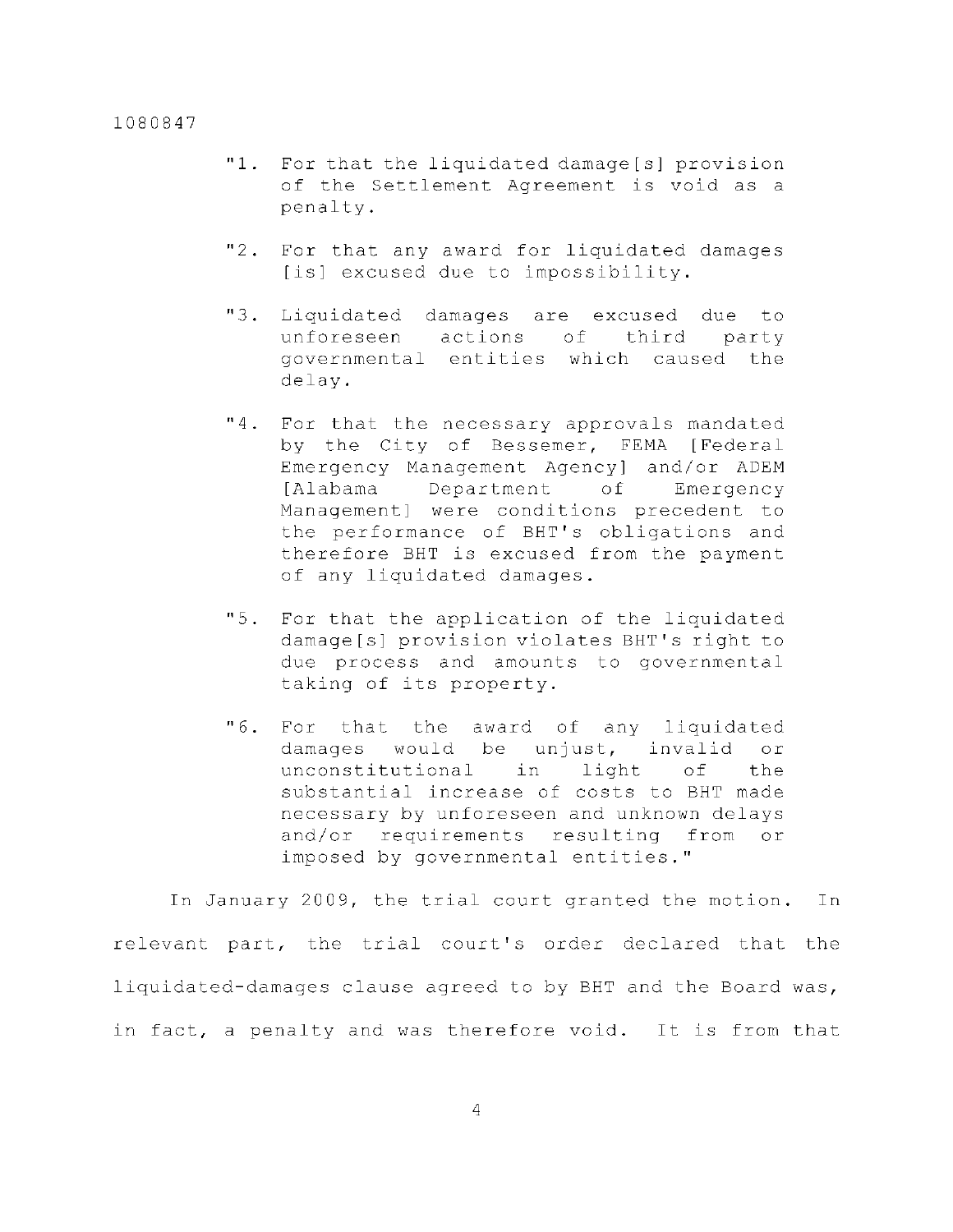alteration of the July 9, 2007, judgment that the Board appeals .

Rule  $60(b)$ , Ala. R. Civ. P., specifies the limited grounds upon which final judgments may be attacked. Rule  $60(b)$  states, in pertinent part:

"On motion and upon such terms as are just, the court may relieve a party or a party's legal representative from a final judgment, order, or proceeding for the following reasons: (1) mistake, inadvertence, surprise, or excusable neglect; (2) newly discovered evidence which by due diligence could not have been discovered in time to move for a new trial under Rule  $59(b)$ ; (3) fraud (whether heretofore denominated intrinsic or extrinsic), misrepresentation, or other misconduct of an adverse party; (4) the judgment is void; (5) the judgment has been satisfied, released, or discharged, or a prior judgment upon which it is based has been reversed or otherwise vacated, or it is no longer equitable that the judgment should have prospective application; or  $(6)$  any other reason justifying relief from the operation of the judgment."

" In general, the decision whether to grant or to deny a postjudgment motion filed pursuant to ... Rule 60 is within the sound discretion of the trial court, and the exercise of that discretion will not be disturbed on appeal unless the trial court [exceeded] its discretion." Comalander v. Spottswood, 846 So. 2d 1086, 1090 (Ala. 2002). However, "[a] party seeking relief must both allege and prove one of the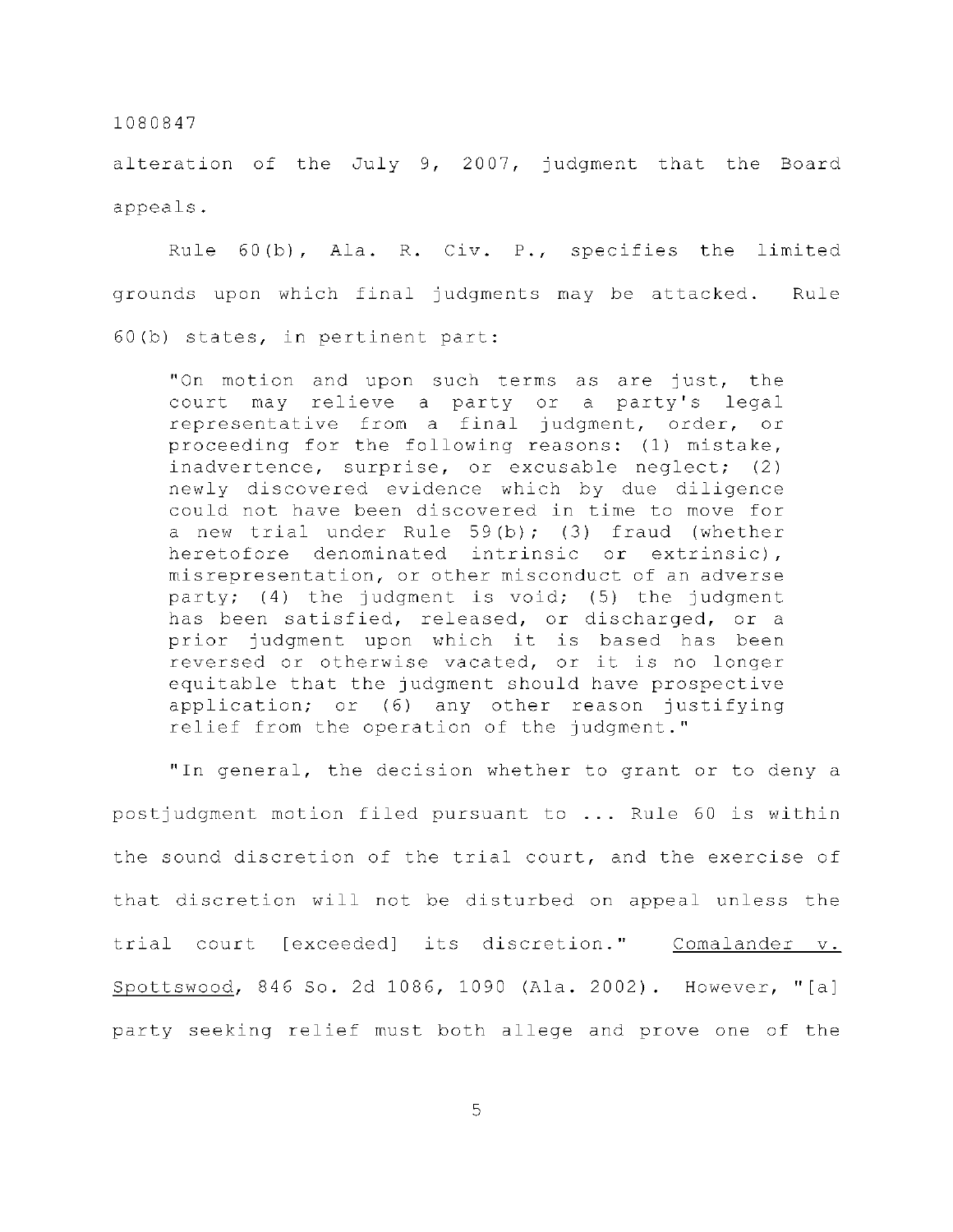grounds set forth in Rule 60 in order to be granted relief under that rule." Ex parte American Res. Ins. Co., 663 So. 2d 932, 936 (Ala. 1995). Therefore, where a "Rule  $60(b)$  motion offer[s] no proper basis for granting relief from the judgment,  $\ldots$  the trial court's granting of that motion [exceeds the trial court's] discretion." Ex parte Alfa Mut. Gen. Ins. Co., 681 So. 2d 1047, 1050 (Ala. 1996).

The Board arques that "[t]he trial court erred because BHT neither alleged nor proved any of the grounds for Rule 60(b) relief." Board's brief, at  $16$ . We agree. The motion cites no allegedly applicable subsection of Rule  $60(b)$ , and it mentions none of the grounds set forth in the rule. In fact, the motion simply seeks relief from a provision that was, first, part of a negotiated settlement, and, then, part of a consent judgment. Moreover, BHT offered no evidence proving any ground for relief recognized by Rule 60(b). Thus, we must conclude that the trial court exceeded its discretion in granting the motion.

We have not ignored BHT's arguments; instead, we have concluded that they have no merit. BHT argues that "Rule 60(b)(4) applies or  $\ldots$  if  $\ldots$  this particular provision is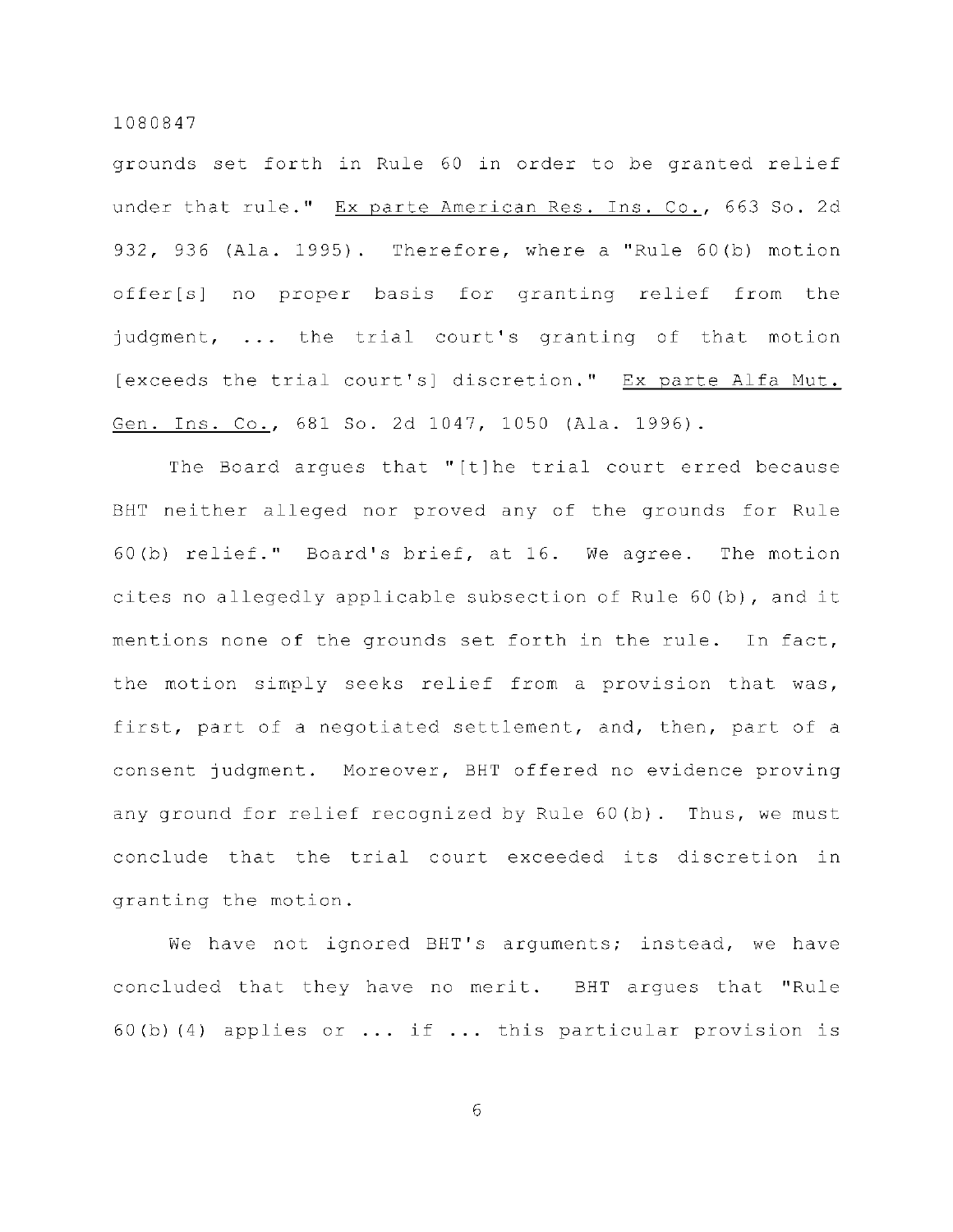inapplicable, then clearly the catch-all protection of Rule  $60(b)$  (6) is applicable." BHT's brief, at 24. However, the motion alleged neither of those subsections, and neither is applicable under the facts of this case.

Rule 60(b)(4) permits a court to relieve a party from a final judgment if the judgment is void. In the motion, BHT did not allege that the judgment incorporating the settlement agreement was void. However, according to BHT, it "was entitled to relief pursuant to Rule  $60(b)$  (4) due to the fact that [, according to BHT, ] the portion of [the] prior judgment containing the liquidated damage[s] provision was void." BHT's brief, at 32. BHT misunderstands the scope of Rule 60(b)(4). "[A] judgment is 'void' within the scope of that subsection 'only if the court rendering it lacked jurisdiction of the subject matter or of the parties, or if it acted in a manner inconsistent with due process.' Smith v. Clark, 468 So. 2d 138, 141 (Ala. 1985)." Williams v. Williams, 910 So. 2d 1284, 1286 (Ala. Civ. App. 2005). In this case, it is clear that the trial court had jurisdiction of both the subject matter and the parties and that BHT was afforded due process before the judgment was entered.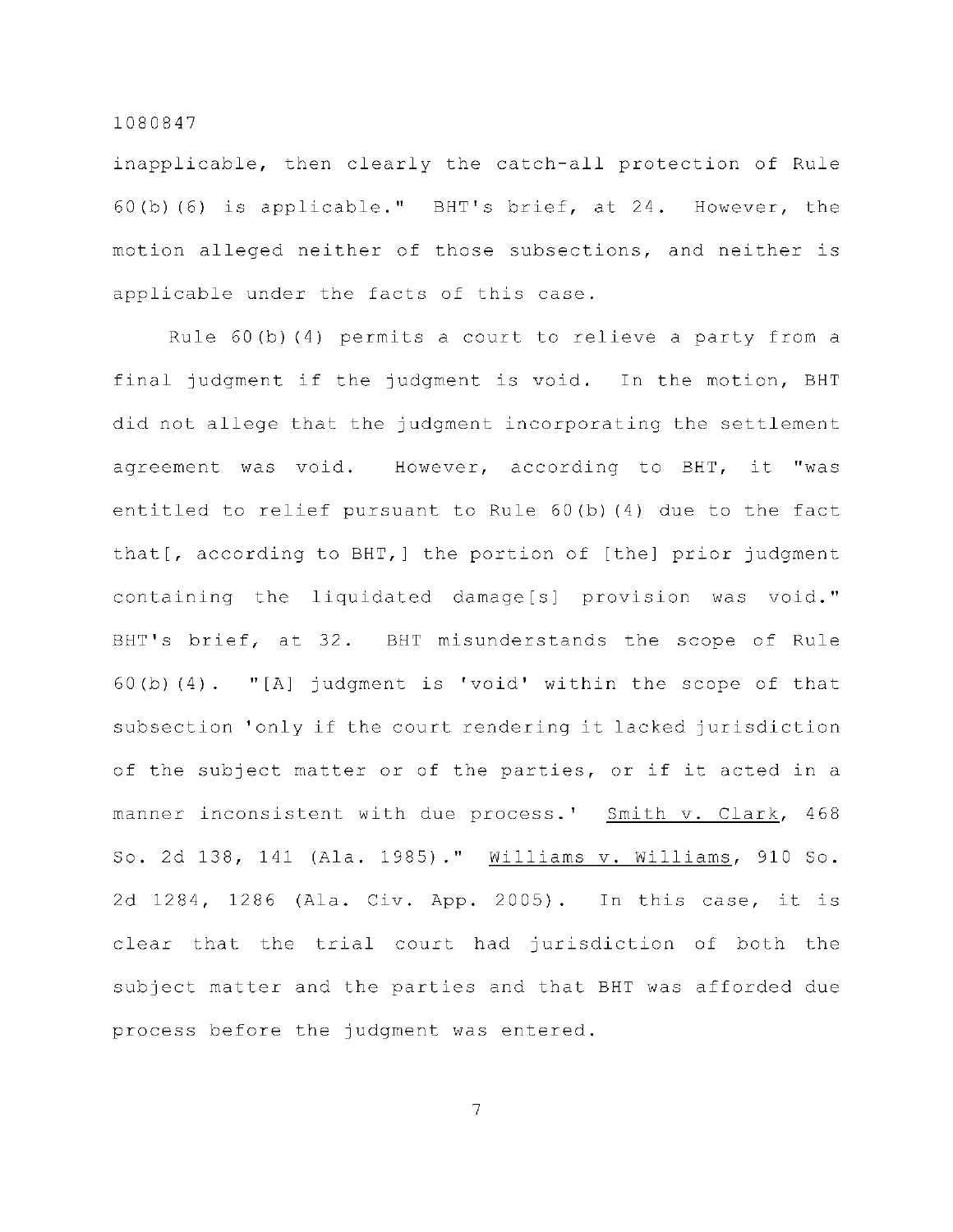Rule  $60(b)(6)$  provides that a judgment may be set aside for "any other reason justifying relief from the operation of the judgment." Under this subsection, "relief is granted only in those extraordinary and compelling circumstances when a party can show the court sufficient equitable grounds to entitle him to relief, but relief should not be granted to a party who has failed to do everything reasonably within his power to achieve a favorable result before the judgment becomes final." Patterson v. Hays,  $623$  So. 2d 1142, 1145 (Ala. 1993). BHT argues that Rule  $60$ (b)(6) provides a basis for it to be relieved of the burden of a liquidated-damages provision to which it agreed. However, by waiting more than a year after the judgment was entered to challenge the validity of that provision, BHT obviously did not do everything "within [its] power to achieve a favorable result before the judgment [became] final." Patterson, 623 So. 2d at 1145 (emphasis added). See also Ashley v. State ex rel. Brooks, 668 So. 2d 7, 8 (Ala. Civ. App. 1994) ("Rule 60 ... cannot be used for the purpose of assisting a party in obtaining relief from the effects of his free, calculated, and deliberate choices.").